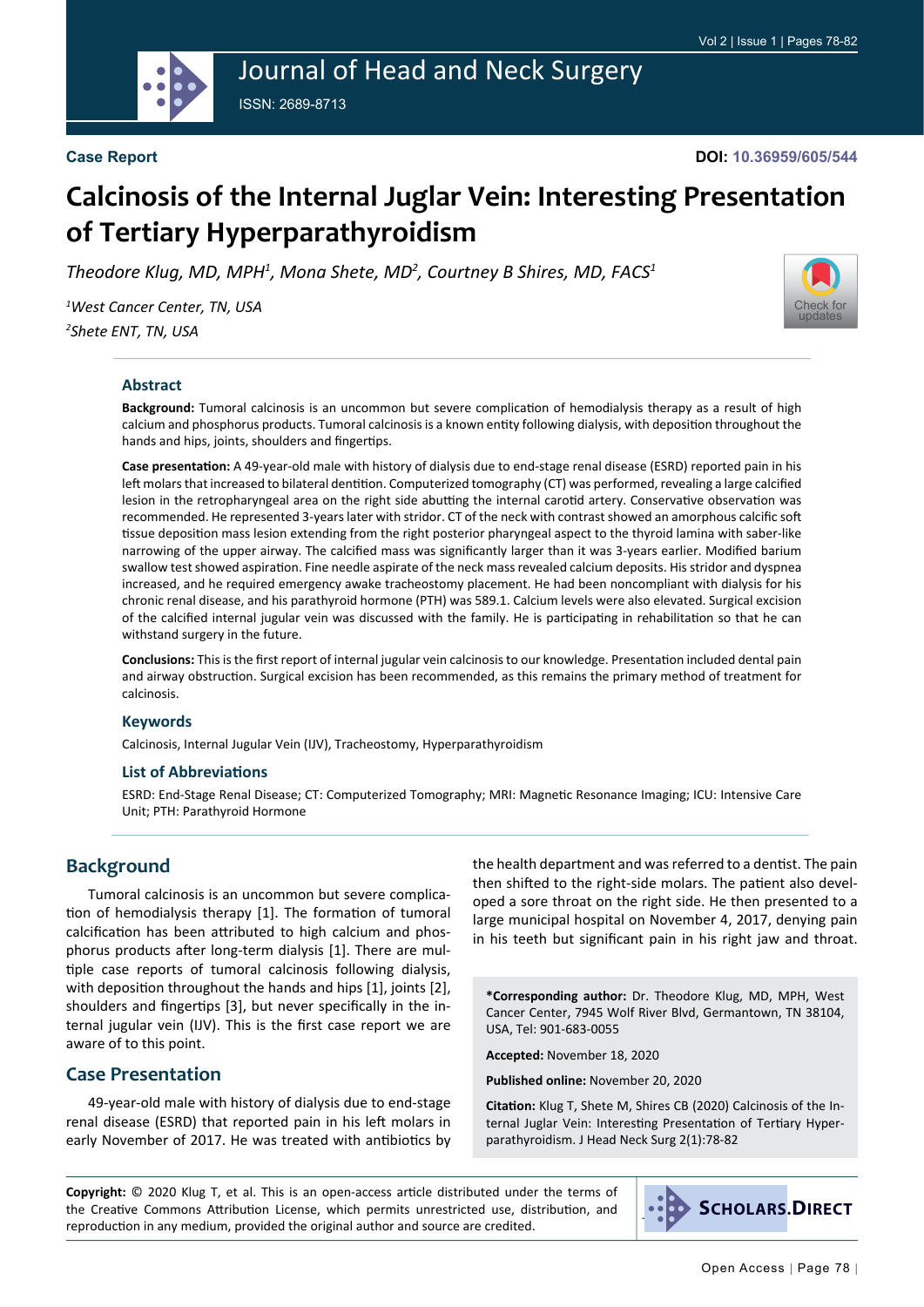**Citation:** Klug T, Shete M, Shires CB (2020) Calcinosis of the Internal Juglar Vein: Interesting Presentation of Tertiary Hyperparathyroidism. J Head Neck Surg 2(1):78-82

<span id="page-1-0"></span>

Figure 1: Axial view CT soft tissue neck. A large calcified lesion in the retropharyngeal area on the right side directly abutting the internal carotid artery.

<span id="page-1-1"></span>

**Figure 2:** Coronal view CT with contrast neck. An amorphous calcific soft tissue deposition mass lesion.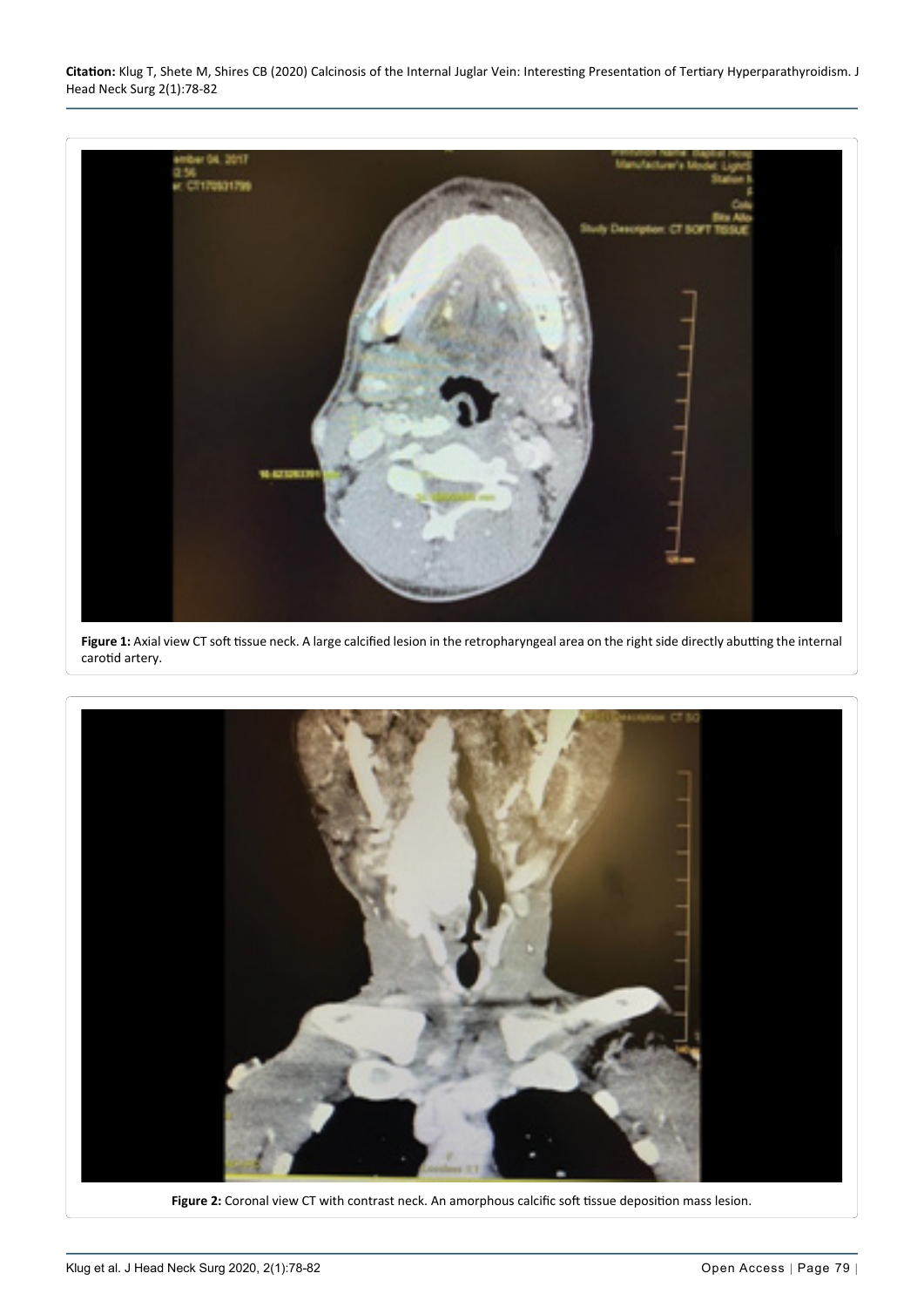He denied fever and difficulty breathing at that time. Computerized tomography (CT) was performed, revealing a large calcified lesion in the retropharyngeal area on the right side directly abutting the internal carotid artery [\(Figure 1\)](#page-1-0). There was no evidence of dental abscess, retropharyngeal abscess, peritonsillar phlegmon, or fluid collection. Conservative observation was recommended.

The patient did not present again until May of 2020. He complained of stridor upon presentation. CT of the chest with contrast was performed on May 11, 2020, showing mild pulmonary edema. CT of the neck with contrast was also performed that day, showing an amorphous calcific soft tissue deposition mass lesion extending from the right posterior pharyngeal aspect to the thyroid lamina with saber-like narrowing of the upper hypopharyngeal airway [\(Figure 2](#page-1-1) and [Fig](#page-2-0)[ure 3\)](#page-2-0). The size of the calcified mass was noted to be significantly increased relative to what was shown in 2017. Given the appearance on CT of a densely calcified or ossified mass, favored etiologies included metabolic causes for calcification and idiopathic tumoral calcinosis. An x-ray modified barium swallow test was performed on May 12, showing aspiration. A magnetic resonance imaging (MRI) of the neck soft tissue only without contrast was also performed, showing a large, right-sided parapharyngeal mass extending laterally into the right-sided deep cervical soft tissues [\(Figure 4](#page-3-0)), corresponding with the large multilobulated calcified mass noted on recent CT [\(Figure 5\)](#page-3-1).

The patient was admitted for stridor and increased difficulty with breathing. He was then transferred to the intensive care unit (ICU) following hypercapnia and a CO2 narcosis. CBCs and BMPs were drawn and trended, with adjustments made to improve an initial parathyroid hormone (PTH) of 589.1. Calcium levels were between 9.2 and 10.2, while phosphorous levels remained normal throughout. Medicine, Otolaryngology, and Cardiothoracic Surgery were following the patient on a daily basis, until May 23, 2020, when an emergency tracheostomy had to be performed due to a compromised airway.

Past medical history for the patient includes ESRD, dialysis, thyroid disease, hemorrhoids, and hypertension. Past surgeries include abdominal surgery, colonoscopy, dialysis fistula creation, hernia repair, right AV graft ligation, and total thyroidectomy. The patient endorses alcohol use once or twice a month. No history of tobacco or drug use.

#### **Discussion and Conclusions**

Local trauma, chronic inflammation, and vascular hypoxia have been proposed as potential pathomechanisms for tumoral calcinosis [4]. Several therapies have been tried for calcinosis with variable results, but surgical excision of calcium deposits remains the primary method of treatment [4]. For our patient, there was no history of trauma. However, we believe his history of dialysis was the underlying mechanism behind his calcinosis. Previous studies have also shown that reduced patient compliance regarding dialysis treatment contribute to the aggravation of calcinosis in ESRD [5,6]. In turn, we postulate that the development of calcinosis in our patient is due to poor dialysis compliance. Still, we have no

<span id="page-2-0"></span>

**Figure 3:** Axial view CT soft tissue. An amorphous calcific soft tissue deposition mass lesion.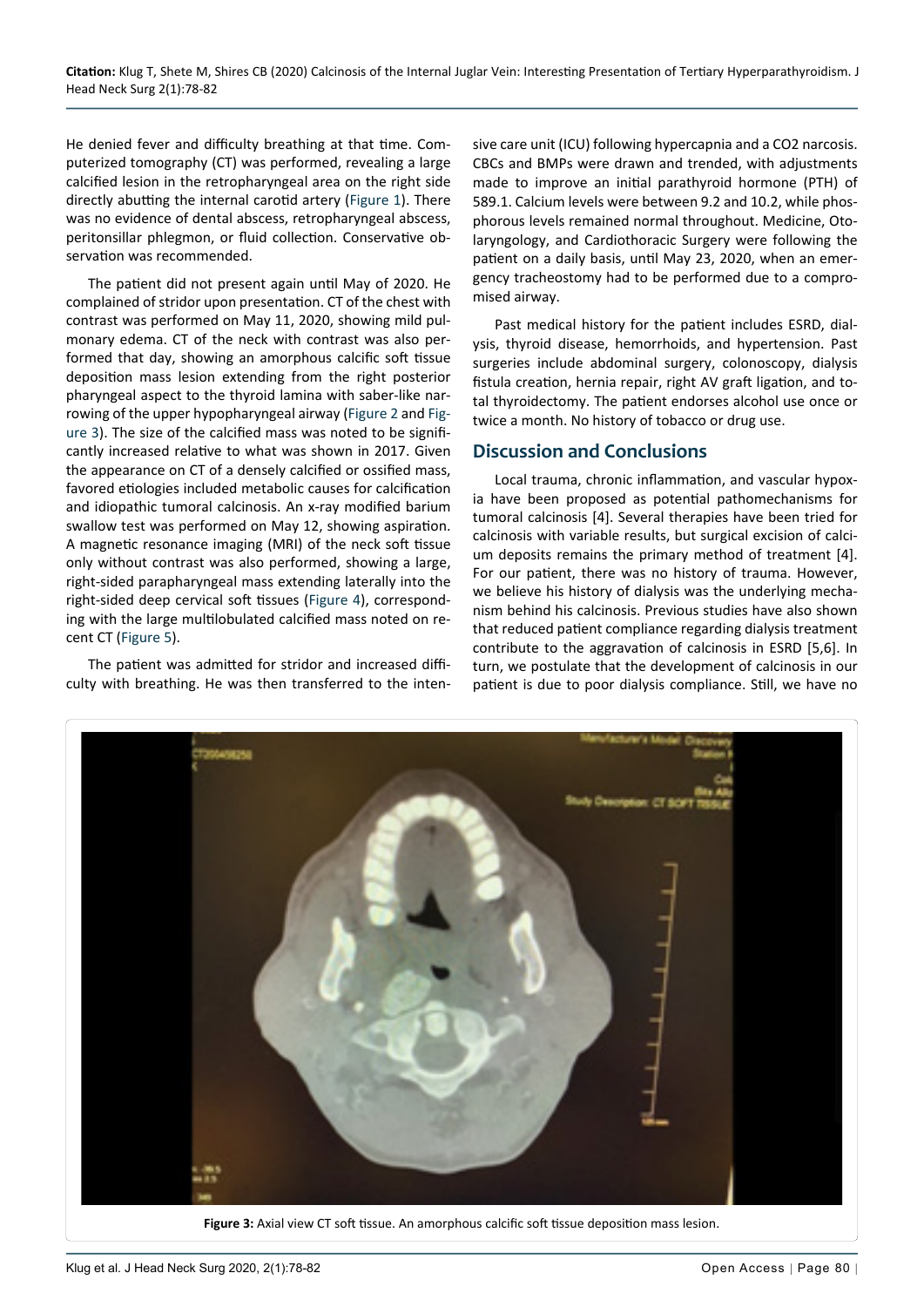**Citation:** Klug T, Shete M, Shires CB (2020) Calcinosis of the Internal Juglar Vein: Interesting Presentation of Tertiary Hyperparathyroidism. J Head Neck Surg 2(1):78-82

<span id="page-3-0"></span>

**Figure 4:** MRI soft tissue neck. Large, right-sided parapharyngeal mass.

<span id="page-3-1"></span>